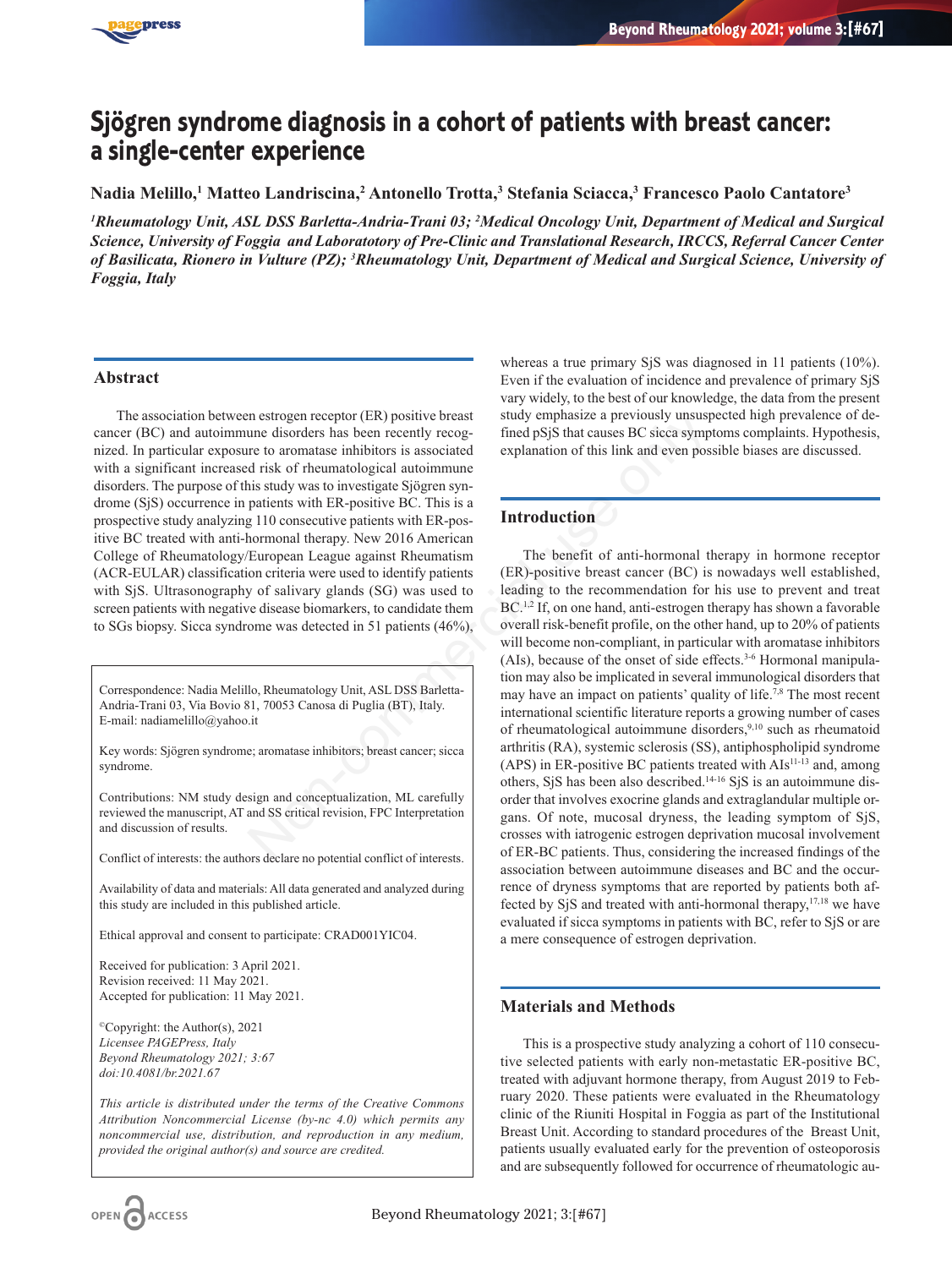toimmune disorders. Inclusion criteria were hormone sensitive cancer of the breast, that have been under anti-hormonal treatment for six months. Exclusion criteria were cancer recurrence, sicca symptoms (dry eyes and/or dry mouth) present at the time of cancer diagnosis, age <18 years, concurrent radio and chemotherapy, previous neck radiotherapy, estimated survival of less than 12 months, active hepatitis C infection, acquired immunodeficiency system, pre-existing rheumatological disease (*e.g.*, RA, SS). All patients were subjected to detailed clinical examination; the source of data on medical, clinical, laboratory history were represented by clinical reports of outpatients visit. Age, radiotherapy, chemotherapy, exposure to aromatase inhibitor or SERMs, the length of time between the cancer diagnosis and the onset of sicca symptoms and the start of the drug therapy were recorded. We reviewed full blood cells count, erythrocyte sedimentation rate, protein electrophoresis, aspartame amino-transferase (AST), alanine-amino transferase (ALT), alkaline phosphatase (AP), gamma-glutamyl transpeptidase (GGT), bilirubin, viral hepatitis markers (B, C), analysis of the urine, C-reactive protein. In patients complaining with sicca symptoms we evaluated antinuclear antibodies (ANA) with HEp-2 substrate, antibodies to extractable nuclear antigens (ENA), anti-dsDNA (anti-double stranded DNA), rheumatoid factor (RF), complement C3/C4. Based on the American-European Consensus Group questions, patients with at least one symptom of ocular or oral dryness were assessed for lacrimal gland function, measuring tear production using Schirmer test. Schirmer's test result was considered positive if ≤5 mm/5 min. The New 2016 American College of Rheumatology/European League against Rheumatism (ACR-EULAR) classification criteria were used to identify patients with SjS.19 Patients lacking a clinical diagnosis and patients with an incomplete diagnostic evaluation according to the ACR/EULAR criteria were also excluded. Salivary glands (SG) ultrasonography (US) was performed in all patients with sicca symptoms,  $20-22$  by the same investigator, a 10 years experienced rheumatologist, using a real-time scanner (MYLab7 Esaote), with a high resolution linear probe. The OMERACT scoring system was applied in B-mode for morphological lesions.<sup>23</sup> The ultrasonographer was blinded for the diagnosis. Minor salivary glands (MSGs) biopsy<sup>24</sup> was proposed if a patient was negative for anti-Ro/SSA autoantibodies but positive on Schirmer's test and SG-US suggestive for the presence of hypo-



anechoic areas (grade 2-3). MSGs were excised through the mucosa of the lower lip within 3 weeks after the imaging studies. Focal lymphocytic sialadenitis with a focus score of ≥1 foci/4 mm2 was determined on the basis of number of inflammatory cell aggregates containing >50 lymphocytes/4 mm<sup>2</sup> of salivary gland tissue.<sup>25</sup>

#### **Statistical analysis**

Data are presented as means  $\pm$  standard deviation (SD) for continuous variables and as numbers with percentages for qualitative variables and analyzed using the t test. The  $\chi^2$  test was used to evaluate the relation between categorical values. All statistical tests were two tailed, and *P*-values less than 0.001 were considered to indicate statistical significance. The binary logistic regression was carried out to assess the factors associated to sicca syndrome. All statistical analysis was assessed using IBM SPSS Statistics 23.

### **Results**

A total of 110 patients with non-metastatic ER-positive BC were recruited. Of these, 51 (46.4%) had sicca symptoms complaining, therefore meeting the inclusion criteria for the suspicion of SjS from the EULAR SjS disease activity index questionnaire. Among patients with sicca symptoms, 15 (29%) had positive Schirmer test and of these 9 (17.6%) had positive ANA (title up to  $1\div 160$ ) and 7 (13.7%) also SSA antibodies, thus fulfilling the new 2016 ACR-EULAR classification criteria for the diagnosis of SjS. Above patients with sicca symptoms, 11 (21,6%) had US suggestive for salivary gland alterations grade 2-3. MSGs biopsy was suggested in patients with grade 2-3 at SGUS but negative for SSA antibodies detection: focal lymphocytic sialadenitis with a focus score of  $\geq$ 1 foci/4 mm2 was found in all patients. All of these patients were also negative for ANA detections. A true SjS, fulfilling the new EULAR/ACR criteria for the diagnosis of SjS was diagnosed in a total of 11 patients with sicca symptoms (P<0.0001). Therefore the occurrence of SjS in all BC patients was of 10%, and among these 4 were seronegative. Infiltrating ductal carcinoma was prevalent in seropositive SjS (P<0.0001). We did not find any statistically significant difference in sicca and non-sicca syndrome group regarding **EXERCISE THE SET ASSEMUATES AND MIFFLE-2 SUPP-**<br>
antiboles (ANA) with HPF-2 sub-<br>
antiboles (ANA) with HPF-2 sub-<br>
trable nuclear antigens (ENA), were recruited. Of these, 51 (46.4%) had sted DNA), rheumatoid factor (RF)

**Table 1. Comparison of demographic, clinical and serological characteristics between groups of patients with sicca syndrome and without.** 

|                                          | <b>Sicca symptoms</b><br>$No.$ (%)<br>51 | Non sicca symptoms<br>No. $(\% )$<br>59 |
|------------------------------------------|------------------------------------------|-----------------------------------------|
| Age, years (at time of cancer diagnosis) | $57.8 \pm 10.6$                          | $55.2 \pm 11.9$                         |
| <b>Positive Schirmer test</b>            | 15(29%)                                  | Not done                                |
| Rheumatoid factor                        | 6(11.7%)                                 | $\bf{0}$                                |
| ANA                                      | $9(17.6\%)$                              | Not done                                |
| antiRo/SSA                               | 7(13.7%)                                 | Not done                                |
| Leukopenia                               | $8(15.6\%)$                              | $\theta$                                |
| MSGs biopsy (focus score of $\geq$ 1)    | $4(7.8\%)$                               | Not done                                |
| US abnormalities (grade 2-3)             | 11(21.5%)                                | $2(3.4\%)$                              |
| Chemotherapy                             | 12(23.5%)                                | 35 (59.3%)                              |
| Radiotherapy                             | 23 (45%)                                 | 47 (79.6%)                              |
| <b>SERMs</b>                             | 8(15.7%)                                 | 27 (45.7%)                              |
| AIs                                      | 43 (84%)                                 | 34 (57.6%)                              |

ANA, antinuclear antibodies; antiRo/SSA, anti-Ro/SjÖgren's syndrome antigen A; MSGs, minor salivary glands biopsy; US, ultrasound; SERMs, selective estrogen receptor modulators; Ais, aromatase inhibitors.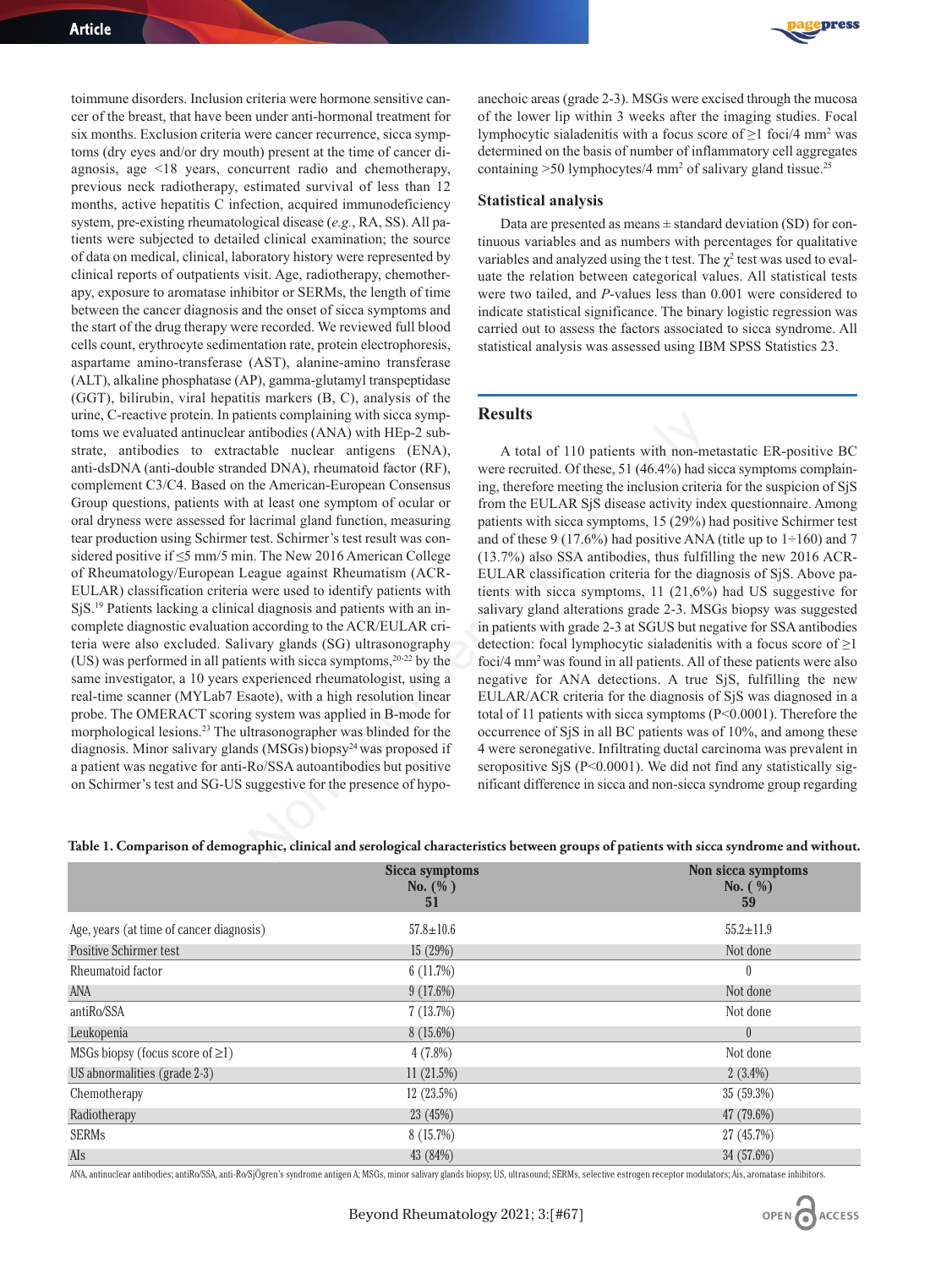

age, radiotherapy, chemotherapy, adjuvant anti-estrogen therapies. We did not find any sign or symptom suggestive for SiS pre-existing to the diagnosis of cancer or therapy. The mean time between anti-hormonal drug therapy start and sicca symptoms onset was 16 weeks (range 10-22). All patients with SjS had US items suggestive for SjS. Characteristic of the two groups are reported (Table 1). By binary logistic regression we noted that the onset of sicca syndrome was not influenced by the oncologic therapies (chemotherapy, radiotherapy and hormonal therapy).

## **Discussion and Conclusions**

SjS is the second most common autoimmune rheumatic disease, affecting more women than men, with peak onset during menopause and another peak occurring between the ages of 20 and 40, with the prevalence of approximately 1% (range 0.1-4.8%) and the incidence with a risk of about 7 for every  $100,000$  people.<sup>26-28</sup> When diagnosed in an otherwise healthy individual, SjS is classified as primary SjS (pSjS). SjS is clinically characterized by the cardinal presentation of mucosal dryness, which causes inability to swallow dry food without liquids, dried and fissured tongue, cheilitis, aphthae, chronic oral candidiasis and dental cavities. Other exocrine glands may be involved and this may cause dry skin, vaginal dryness and gastrointestinal symptoms due to impaired secretion of protective mucus. Since it is a systemic disease, a range of other symptoms such as fatigue, arthralgia, immunologic and hematologic abnormalities may be present.29 Dryness is the same symptom caused by iatrogenic estrogen deprivation in menopause.17 Having seen the recent international literature, which has placed in evidence that there is an association between autoimmune diseases, such as SjS, and anti-hormonal therapy used in BC, we have theorized that sicca symptoms, normally attributed to induced menopause, is instead a symptom of SjS. In fact the present study emphasizes the unsuspected high prevalence of pSjS in ER-positive BC patients. To the best of our knowledge this is the first prospective cohort study evaluating pSjS among BC patients with sicca symptoms complaining. Only a few studies have reported the development of pSjS or suspected SjS under AIs treatment.14-16While providing insight into pSjS occurrence in BC, the present study has to be taken into consideration that there is still a lack of reliable worldly epidemiological data regarding SjS, that may have overestimated our conclusion. Besides, the variability of the prevalence and incidence of worldwide data about SjS is affected by heterogeneity in study design, inclusion criteria, ethnic origin, sample size and sex distribution among various studies. We should also consider this other bias: the general population as well as HR-positive BC patients with sicca symptoms, having trivial systemic symptoms, do not go to the specialist for check-up. In addition, we must take into consideration that the patients with sicca symptoms undergoing a rheumatologic screening, do not routinely take SGUS.22-30 Above all, patients with seronegative SjS have phenotypic characteristics different from the seropositive ones 31. Therefore making a SjS diagnosis might be difficult, as patients with seronegative SjS have lower frequency of hypergammaglobulinemia, rheumatoid factor and hypocomplementemia. In our study a positive SGUS, a noninvasive exam, was decisive for the diagnosis of SjS in patients without serological alteration and SS-A/Ro antibodies, as already suggested by the new EULAR/ACR criteria. Therefore suggesting a biopsy in patients with BC, with trivial symptoms and without autoantibodies, revealed to be decisive to make a diagnosis of SjS, 1 about 7 for every 100,000 peope.<sup>246-8</sup> thrond disorder and the protecture rold<br>Firstight and the protecture of the protecture of the protecture of the protecture of the protecture of the protecture of SS is clinically

as it has already been revealed in our cohort, where 4 of 11 SjS patients were seronegative. Moreover a routinely use of this diagnostic tool may have caused more SjS detection, which is considered to be a possible bias responsible for overdiagnosis. However, there is no way to prove whether we have improved our capacity in making a diagnosis by using SGUS, without performing a large randomized controlled study with the use of the same population, tools and investigative efforts. Several reports are emerging in the literature, which associate the use of BC anti-hormonal therapy, in particular AIs, to the appearance of rheumatic disorders.<sup>9,10</sup> Although the immuno-modulating effects of AIs have been extensively investigated, the mechanisms behind this link have not been clearly understood.4-32 In published studies the association between BC and serum autoantibodies has been already confirmed in anti-thyroid peroxidase autoantibodies (TPOAb) positive patients,<sup>33</sup> leading to the conclusion that women with BC have a better prognosis than women lacking TPOAb.<sup>34</sup> Thus TPO expression in BC tissue could explain both the known association between BC and autoimmune thyroid disorder and the protective role of serum TPOAb in patients with aggressive BC.<sup>35</sup> As well as TPO expression in BC tissue is one possible molecular basis linking serum TPOAb to BC, SjS-associated autoantigen (SSA) is another potential molecular target linking SjS occurrence to BC, as the prognostic value of SSA in a subset of BC has already been evaluated.<sup>36</sup> Nevertheless SSA is an estrogen receptor coactivator that induces MYC oncogene, promotes G(1)/S transition of the cell cycle and growth capability of breast cancer cells.37 Other hypothesis consider estrogens to protect secretory glandular acinar cells against apoptosis, whereas lack of estrogens specifically leads to increased apoptosis of the exocrine secretory cells.<sup>38,39</sup> In conclusion, data published in the literature, together with our results, indicate a link between BC and SjS. However, further studies with bigger sample, long-term follow-up, molecular and in vivo study are required to support the real incidence of SjS in BC patients, the link between BC and SjS, as well as eventually BC outcome in pSjS patients, will become a very interesting field of research.

## **References**

- 1. Curigliano G, Burstein, HJ, Winer EP, et al. De-escalating and escalating treatments for early-stage breast cancer: the St. Gallen International Expert Consensus Conference on the Primary Therapy of Early Breast Cancer 2017. Ann Oncol 2017;28:1700-12.
- 2. Madigan LI, Dinh P, Graham JD. Neoadjuvant endocrine therapy in locally advanced estrogen or progesterone receptor-positive breast cancer: determining the optimal endocrine agent and treatment duration in postmenopausal women: a literature review and proposed guidelines. Breast Cancer Res 2020;22:77.
- 3. Gaillard S, Stearns V. Aromatase inhibitor-associated bone and musculoskeletal effects: new evidence defining etiology and strategies for management. Breast Cancer Res 2011;13:205.
- 4. Tenti S, Correale P, Cheleschi S, et al. Aromatase Inhibitors-Induced Musculoskeletal Disorders: Current Knowledge on Clinical and Molecular Aspects. Int J Mol Sci 2020;21:5625.
- 5. Zarkavelis G, Kollas A, Kampletsas E, et al. Aromatase inhibitors induced autoimmune disorders in patients with breast cancer: A review. J Adv Res 2016;7:719-26.
- 6. Chen HH, Lin CH, Chen DY, et al. Risk of major autoimmune